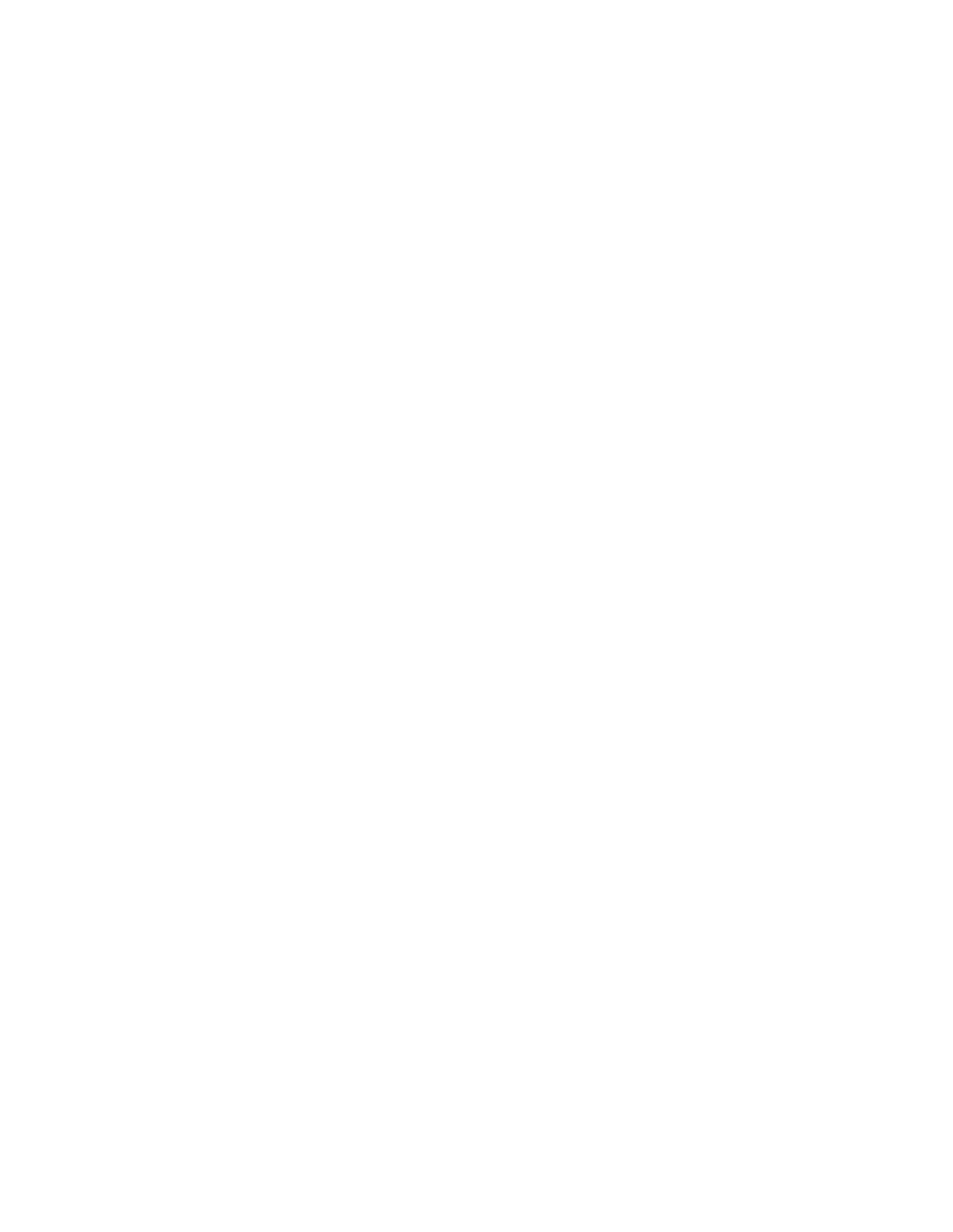



Fig. 12. Gap length dependence of intrinsic BD strength *Eintrinsic* and dynamic BD strength  $E_{dynamic}$  at sphere-plane electrode by KIT. Sphere diameter  $\phi = 50$  mm [12].

Fig. 13. Gap length dependence of intrinsic BD strength *Eintrinsic* for different tip diameter and LN<sub>2</sub> pressure at tip-plane electrode by TH Köln [14].



## IV. CONCLUSION

ACKNOWLEDGMENT

In this paper, we designed and fabricated a Turn-Turn model and a pancake coil model for the practical RSFCL and investigated the intrinsic and dynamic BD characteristics (*Eintrinsic*, *Edynamic*) under non-uniform electric field in  $LN<sub>2</sub>$ . Experimental results revealed the followings:

- 1)  $E_{dynamic}$  with transient bubbles in  $LN_2$  is lower than  $E_{intrinsic}$ without bubbles.
- 2) *Eintrinsic* and *Edynamic* can be estimated by the calculation of  $\alpha$ %SLV in terms of the volume effect, regardless of the quasi-uniform/non-uniform electric field.
- 3) Based on *Eintrinsic* and *Edynamic*, the reliable and rational insulation design of RSFCL can be expected.

The authors would like to thank Mr. S. Fink at Karlsruhe Institute of Technology (KIT), Germany, and Prof. C. Humpert at Technische Hochschule (TH) Köln, Germany, for their valuable data and discussion.